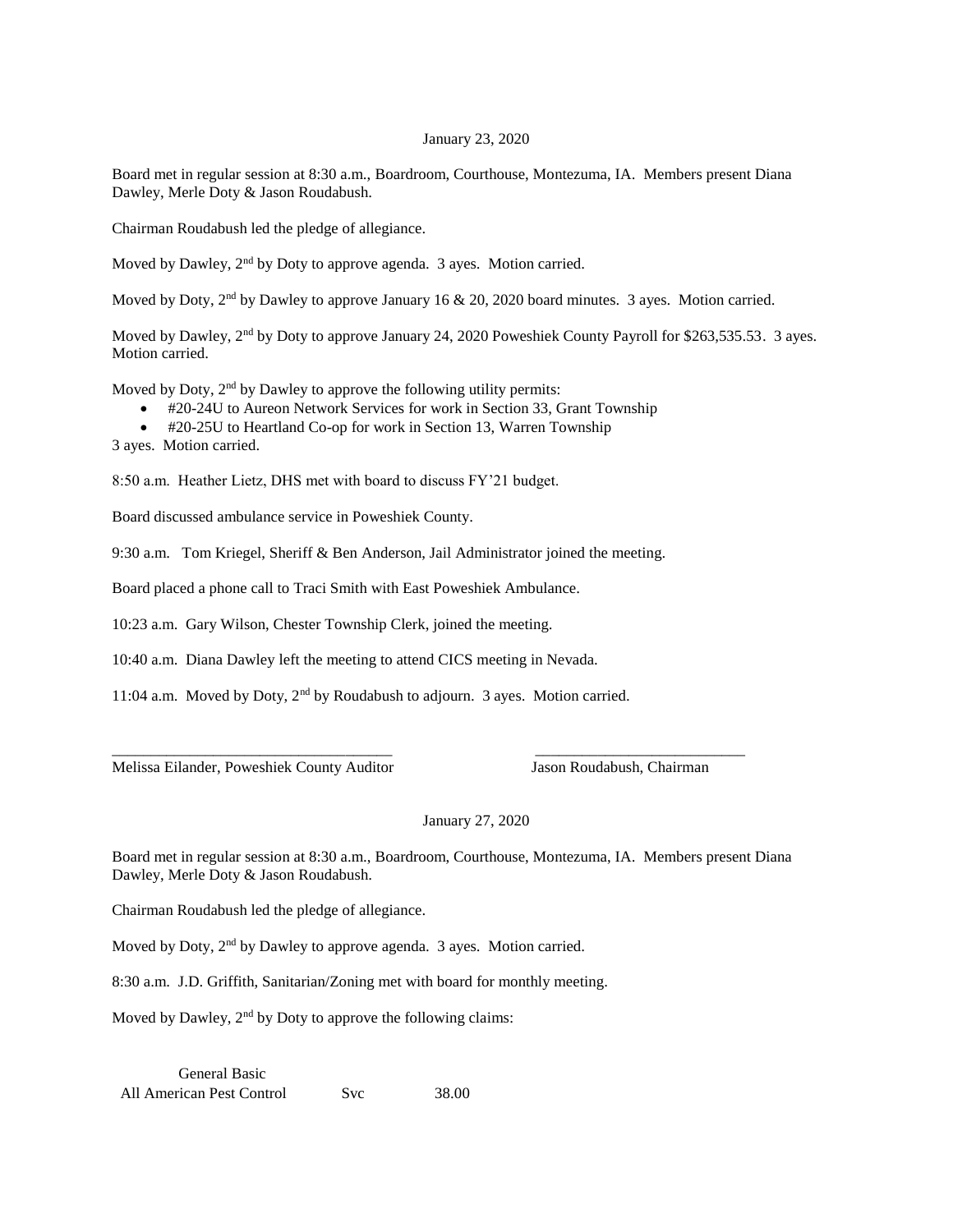| <b>Alliant Energy/IPL</b>        | Svc        | 411.99     |
|----------------------------------|------------|------------|
| Black, Austen                    | Reimb      | 39.42      |
| Central Iowa, Detention Center   | Svc        | 384.00     |
| Classic Car Wash                 | Svc        | 30.00      |
| Eichenberger, Matt               | Reimb      | 70.26      |
| Four Oaks Inc                    | <b>Svc</b> | 1,446.15   |
| Hometown Hardware                | Goods      | 846.63     |
| <b>ISAC</b>                      | Svc        | 180.00     |
| Kriegel, Beth                    | Reimb      | 178.69     |
| <b>Mainstay Systems</b>          | <b>Svc</b> | 237.00     |
| Mid American Energy              | Svc        | 81.90      |
| Montezuma Community              | <b>Svc</b> | 75.00      |
| <b>Boosters</b>                  |            |            |
| Montezuma State Bank             | Svc        | 121.47     |
| Peiffer, Nicholas R              | Svc        | 260.00     |
| Premier Office Equipment         | <b>Svc</b> | 43.56      |
| Robertson, Steve                 | Reimb      | 28.87      |
| Ross, Sandy                      | Mil        | 236.89     |
| Roudabush, Jason                 | Mil        | 101.85     |
| Schumacher Elevator Co           | <b>Svc</b> | 276.20     |
| <b>Strat Exe Inc</b>             | Svc        | 80.00      |
| The Record                       | Svc        | 248.70     |
| <b>Total Choice Shipping</b>     | <b>Svc</b> | 40.58      |
| <b>US Bank Equipment Finance</b> | Svc        | 563.36     |
| Visa                             | Goods      | 222.90     |
| Windstream                       | Svc        | 1,022.99   |
| General Supplemental             |            |            |
| <b>ISAC</b>                      | Svc        | 380.00     |
| Premier Office Equipment         | Svc        | 43.56      |
|                                  |            |            |
| <b>Rural Services Basic</b>      |            |            |
| Classic Car Wash                 | Svc        | 252.75     |
| Griffith, JD                     | Reimb      | 10.50      |
| Harter, Larry                    | Svc        | 800.00     |
| Schultz, Kim                     | Svc        | 500.00     |
| Timm, Ben                        | Svc        | 500.00     |
| Verizon                          | Svc        | 40.01      |
| Visa                             | Goods      | 3.14       |
| Secondary Road                   |            |            |
| Alliant Energy/IPL               | Svc        | 906.34     |
| Kuntz, Craig                     | Svc        | 616.59     |
| <b>MCI</b>                       | Svc        | 33.64      |
| <b>Peterson Contractors Inc</b>  | Svc        | 205,242.45 |
| <b>United States Cellular</b>    | Svc        | 144.40     |
|                                  |            |            |
| <b>Sheriff Commissary</b>        |            |            |
| <b>Swanson Services Corp</b>     | Goods      | 1,941.71   |